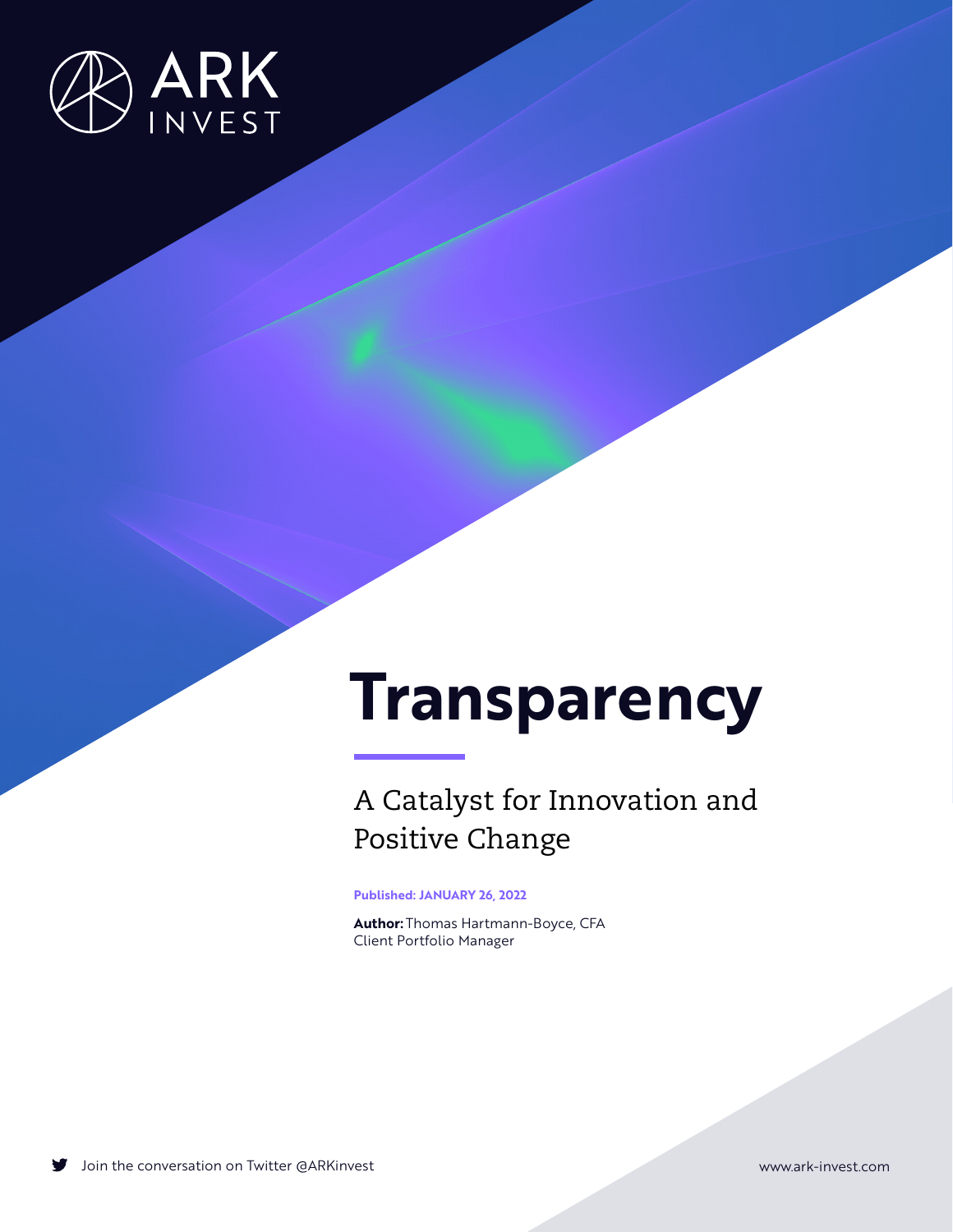**Transparency: A Catalyst for Innovation and Positive Change** Thomas Hartmann-Boyce



## CONTENTS

| I.   | <b>Introduction</b>                                                                           | 3 |
|------|-----------------------------------------------------------------------------------------------|---|
| II.  | <b>Transparent Investment Vehicles</b>                                                        | 3 |
| III. | <b>Open Research Ecosystem</b>                                                                | 4 |
| IV.  | <b>Transparency Transforms Industries by Creating</b><br><b>Launching Pads for Innovation</b> | 5 |
| V.   | <b>Analyzing and Quantifying Company Transparency</b>                                         | 6 |
| VI.  | <b>Catalyst for Positive Change</b>                                                           | 7 |
| VII. | <b>Conclusion</b>                                                                             | 8 |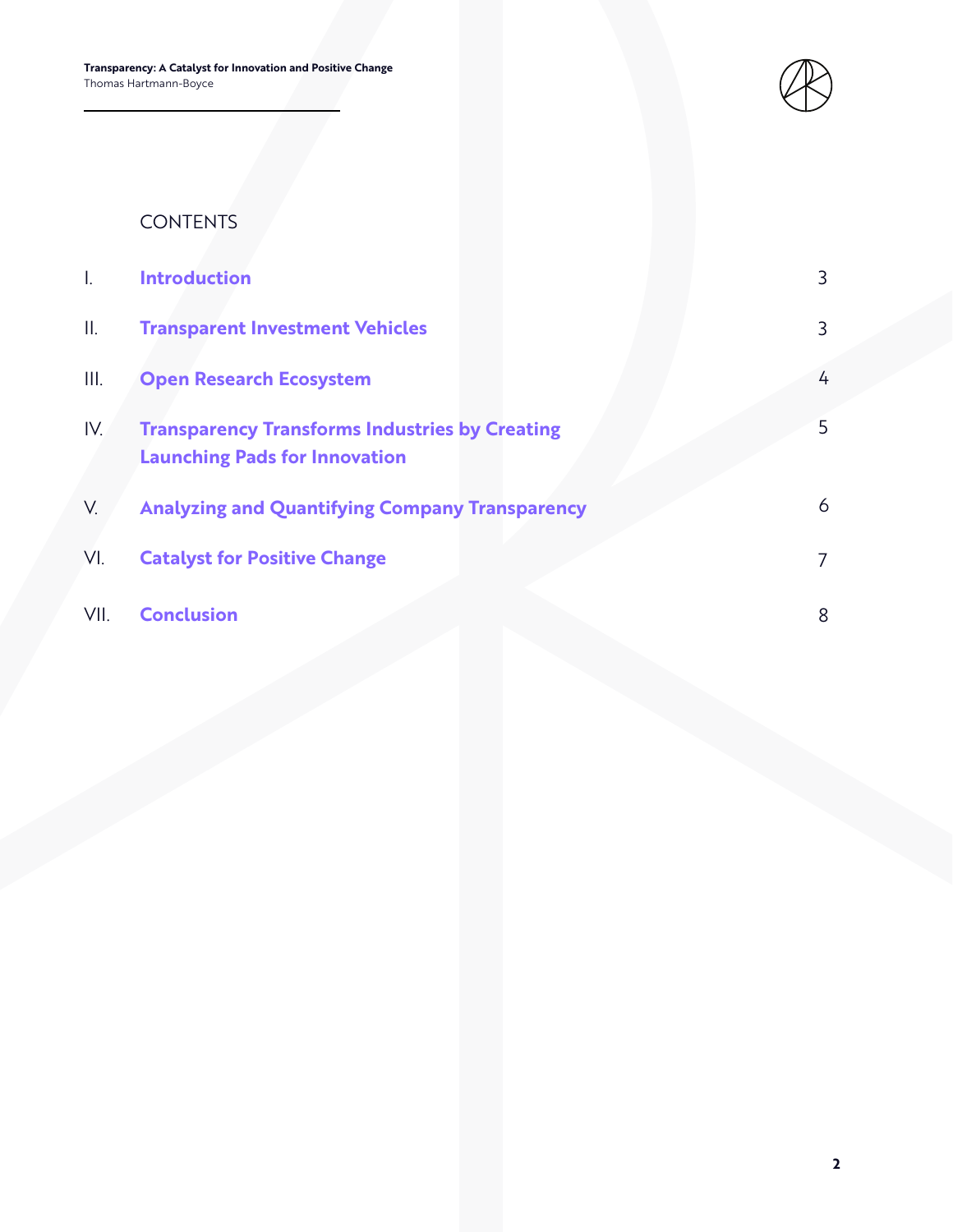

#### **Introduction**

Core to ARK's investment process, transparency is a catalyst for innovation and positive change. We founded ARK for two reasons—to focus exclusively on disruptive innovation and to add new dimensions to research—both of which demand transparency. Fully transparent active equity exchange-traded funds (ETFs), the most transparent among investment vehicles, give our investors the opportunity to monitor and analyze the implementation of our investment strategy. Our open research ecosystem includes thought leaders with wide-ranging backgrounds, which not only enhances our discussions and debates but also battle tests our assumptions about the innovation that we believe will transform every sector and industry around the world during the next five to ten years. Importantly, this ecosystem serves not only investors but also society at large, encouraging positive change.

#### **Transparent Investment Vehicles**

Initially, ARK Invest centered its business on a suite of actively managed transparent equity ETFs focused solely on disruptive innovation. As outlined in an upcoming blog, Overlooked Benefit of ETFs: Liquidity, ETFs are pooled investment vehicles that trade throughout the day on stock exchanges. They offer several benefits relative to mutual funds and other "wrappers", among them low fees, superior liquidity, increased tax efficiency and, of course, transparency.<sup>1</sup>



*1 A mutual fund manager must often sell fund securities to honor redemptions, potentially triggering capital gains which then trickle down to the fund's investors. There are however certain traditional mutual funds managed to be tax efficient. In general, ETFs can be tax efficient. ETFs are subject to capital gains tax and taxation of dividend income. However, ETFs are structured in such a manner that taxes are generally minimized for the holder of the ETF. An ETF manager accommodates investment inflows and outflows by creating or redeeming "creation units," which are baskets of assets. As a result, the investor usually is not exposed to capital gains on any individual security in the underlying portfolio. However, capital gains tax may be incurred by the investor after the ETF is sold. Information on the types of fees, charges and expenses of mutual funds and ETFs can be found in the prospectus. For mutual funds, transaction fees may include sales loads, charges or redemption fees that are paid directly by investors. ETF transactions generally include brokerage commission just like a stock trade which are paid directly by investors. Brokerage commissions will reduce returns. The expense ratio represents the operating costs of a fund divided by the average dollar value under management as of the fund's fiscal year end and includes the management fee. Other aspects of these operating costs can include custodial services, recordkeeping, legal expenses, acquired fund fees and expenses (if the fund invests in other funds), accounting and auditing fees, or a marketing fee (called a 12b-1 fee). These expenses are taken out of the fund itself and therefore lower the return to the investors.* 

*\*NAV: Net Asset Value is calculated as total value of assets minus liabilities. Represented as a per share/unit price for MFs.*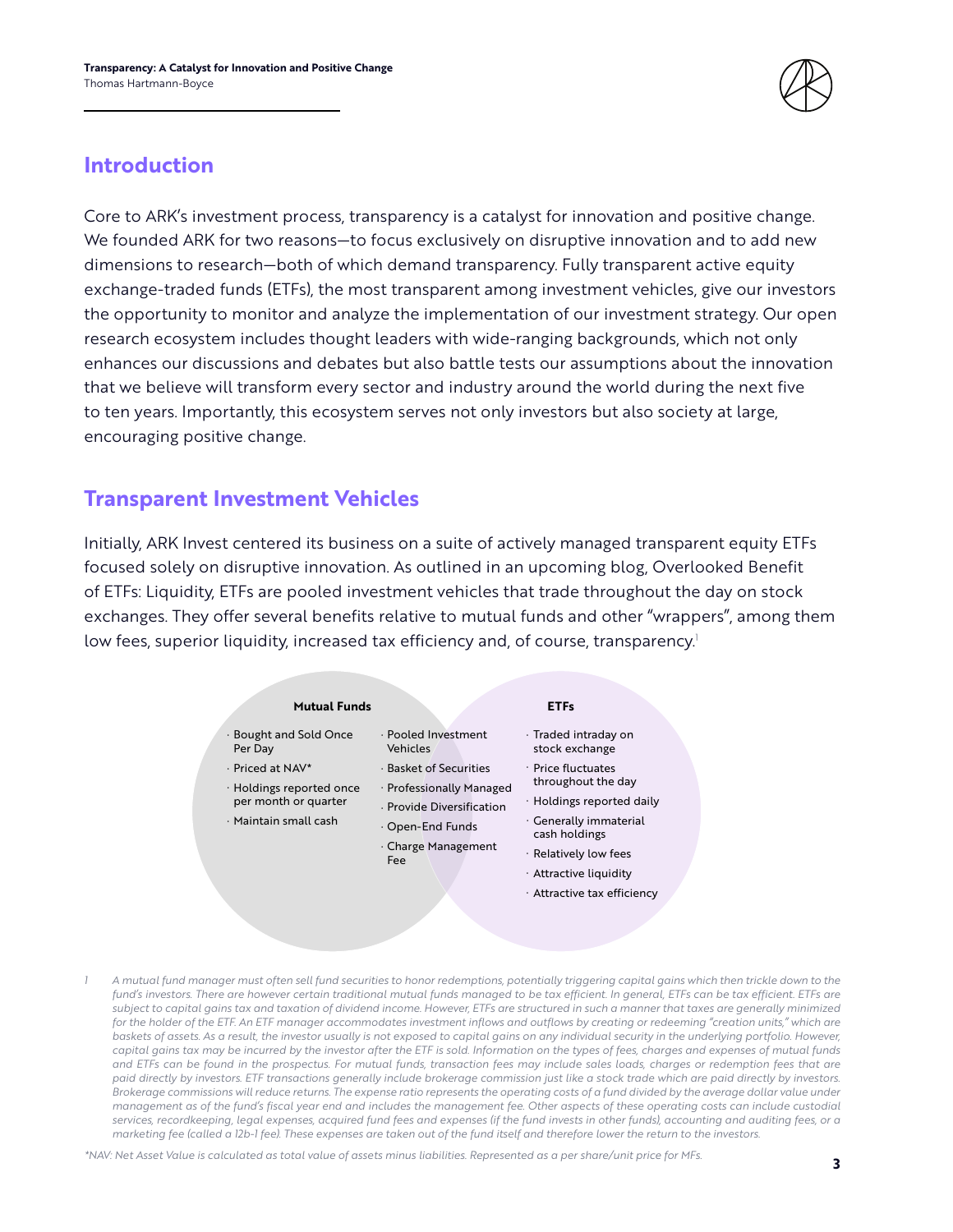

ETF sponsors disclose their portfolio holdings and weights daily. In contrast, traditional asset managers like long-only or hedge funds report quarterly, typically six weeks after the end of a quarter, by which time portfolios may have changed considerably. With longer lockup periods and infrequent liquidity events resulting in stale valuations, venture capital and other private equity managers are even less transparent. Thanks to the radical transparency of active ETFs, investors and other followers can monitor and analyze portfolio construction and management decisions which, at ARK, we appreciate. In fact, we take transparency one step further, posting not only our holdings but also our trades each day.

## **Open Research Ecosystem**

ARK Invest leverages an avant-garde, open research ecosystem, as illustrated below, that aligns with the transparency of our active ETFs. In our view, disruptive innovation requires an opensource research ecosystem to facilitate a deep understanding of the convergences between and among the five major innovation platforms evolving today: DNA sequencing, robotics, energy storage, artificial intelligence, and blockchain technology. In a few years, the notion that a single institution can house all the research and insights necessary to invest in leading edge technologies probably will seem provincial. ARK's open research ecosystem combines top-down and bottomup research to identify disruptive innovations early, allowing for an organized exchange of insights among portfolio managers, our director of research, analysts, and—importantly—external thought leaders. With this ecosystem, we seek to exploit the market inefficiencies associated with the research and investment silos that have evolved in the traditional asset management industry during the last 75 years.



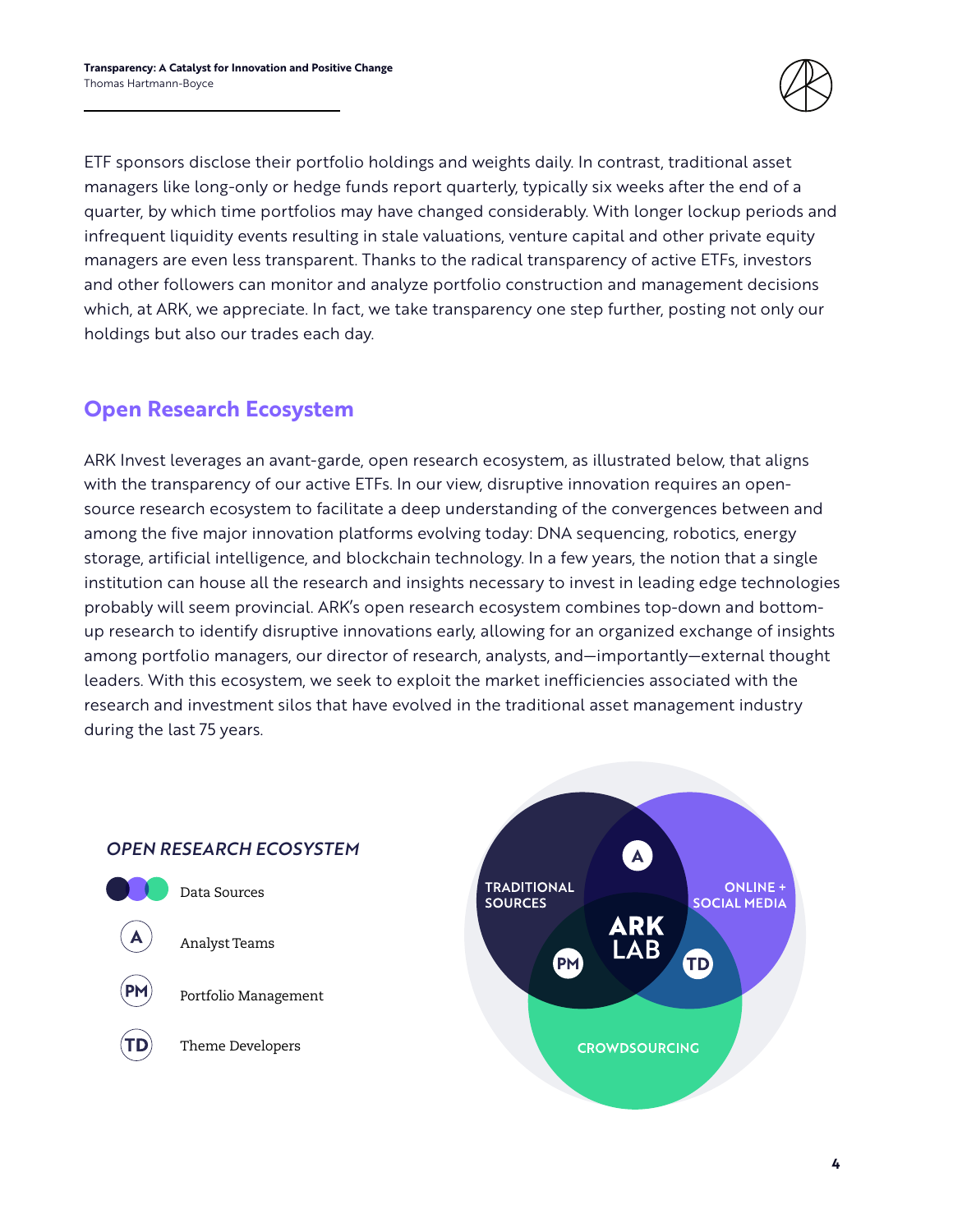

## **Transparency Transforms Industries by Creating Launching Pads for Innovation**

Although one of the first investment managers to focus exclusively on disruptive innovation with an open research ecosystem, ARK Invest is not the first company to benefit from radical transparency. In fact, transparency has transformed several industries meaningfully over time, with the most transparent companies often the leaders and prime beneficiaries. The internet evolved on open-source technologies and protocols that became launching pads for innovation, so much so that Apple Inc., Amazon, Facebook, and Google, now Alphabet Inc. all scaled to market capitalizations in the range of \$920 billion to \$2.9 trillion. $^2$  Today, Alphabet's TensorFlow, a software library for machine learning and artificial inteligence (AI) that is training many AI models, is free and open-source.<sup>3</sup> Likewise, PyTorch is an open-source machine learning library used for computer vision and natural language processing.<sup>4</sup> Accelerating its adoption, open-source software is the key reason that ARK has modeled AI, excluding self-driving vehicles, as an \$80 trillion investment opportunity in the public equity markets during the next decade.<sup>5</sup>

Enabled by the internet, Blockchain Technology is another transparent innovation platform. Public blockchains like Bitcoin and Ethereum are decentralized transparent networks that are empowering digital-native economies like cryptocurrencies and shifting power from centralized entities like banks to networks of participants via consensus mechanisms such as proof-of-work and proof-of-stake. Most public blockchains, whose functioning is governed by open-source code rather than the policies of a central intermediary, allow participants to access the complete history of transactions on the network, one of the reasons Bitcoin has evolved as the first private rules-based monetary system that any global citizen can access with an internet connection. According to ARK's research, thanks to the proliferation of blockchain technologies, use-cases today range from frictionless money transfers to non-fungible tokens for in-game purchases and interoparable ecosystems in the "metaverse."

History also teaches that a lack of transparency can slow the pace of innovation, with potentially disastrous consequences for economies, companies, and individuals. Leveraged and opaque financial instruments like complex derivatives and non-transparent leveraged loan funds contributed to the 2008-09 global financial crisis that pushed U.S. gross domestic product (GDP) down by 4.3% from peak to trough. $^{\circ}$  Accounting fraud pushed Enron $^{\circ}$  and WorldCom $^{\circ}$ 

*5 Source: ARK Investment Management LLC, 2021*

*<sup>2</sup> Data sourced from a third party (Bloomberg as of December 9, 2021)*

*<sup>3</sup> Source: TensorFlow: A System for Large-Scale Machine Learning - Usenix. https://www.usenix.org/system/files/conference/osdi16/osdi16 abadi.pdf.*

*<sup>4</sup> Source: "Pytorch." PyTorch, https://pytorch.org/.*

*<sup>6</sup> Source: Rich, Robert. "The Great Recession." Federal Reserve History, https://www.federalreservehistory.org/essays/great-recessionof-200709. Period represents peak in fourth quarter 2007 to its trough in second quarter 2009.*

*<sup>7</sup> Source: Constable, Simon. "How the Enron Scandal Changed American Business Forever." Time, Time, 2 Dec. 2021, https://time.com/6125253/ enron-scandal-changed-american-business-forever/.*

*<sup>8</sup> Source: Romero, Simon, and Riva. "WorldCom Files for Bankruptcy; Largest U.S. Case." The New York Times, The New York Times, 22 July 2002, https://www.nytimes.com/2002/07/22/us/worldcom-s-collapse-the-overview-worldcom-files-for-bankruptcy-largest-us-case.html.*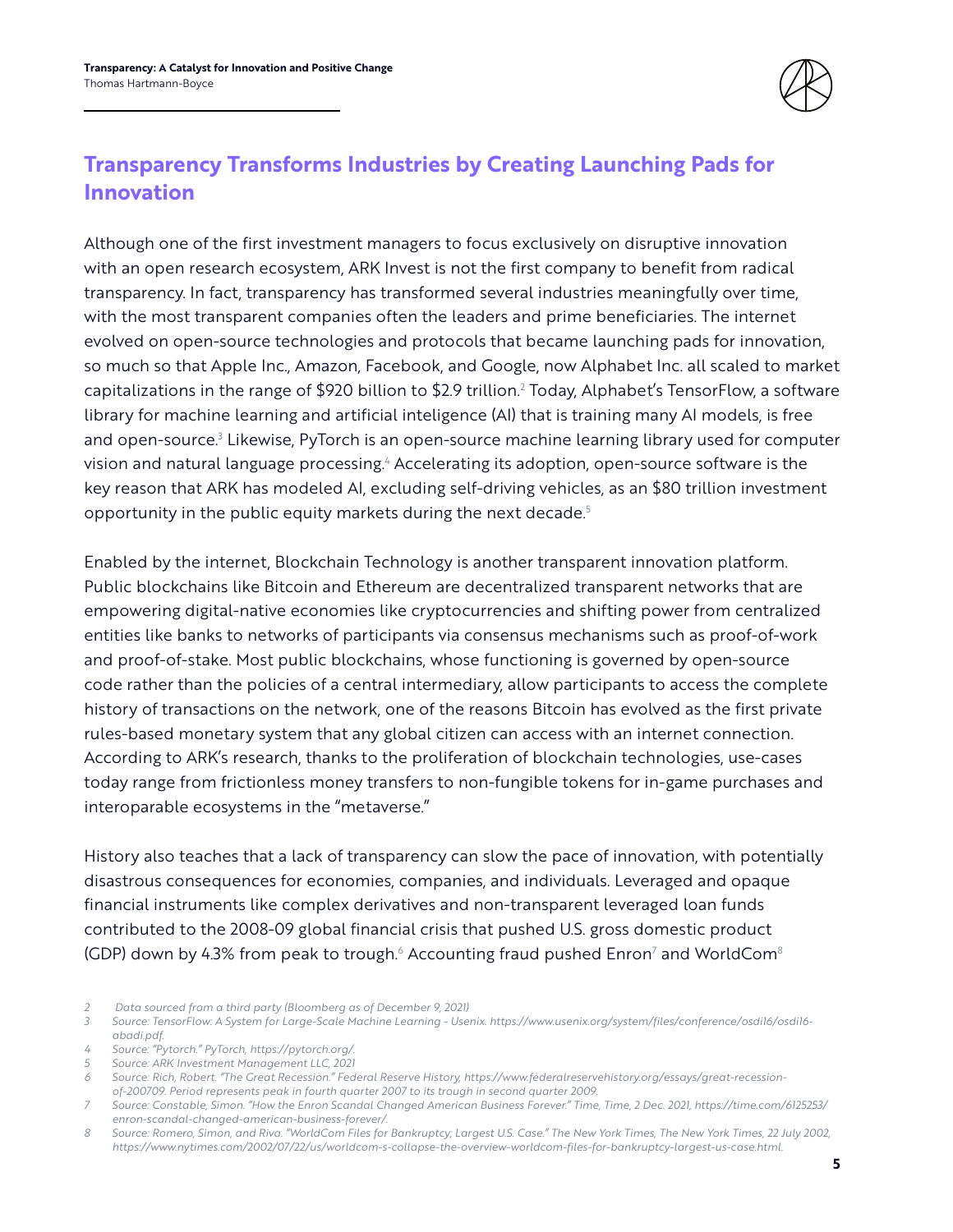

into bankruptcies. In both cases, increased transparency would have exposed, if not prevented, criminal activity and negligent behavior, saving innocent investors and employees from the fallout.

## **Analyzing and Quantifying Company Transparency**

The development of standards for analyzing and quantifying transparency could lead to their adoption. Transparency Invest, ARK's partner on a specific transparency-driven investment strategy, has developed a thought-provoking methodology that analyzes the transparency of global public companies and ranks them. Its investment thesis is that transparent companies have superior corporate cultures that incentivize innovation to solve problems, delight customers, and maintain or accelerate growth rates. Transparency Invest estimates that nontransparent companies are responsible for roughly \$2.4 trillion<sup>9</sup> per year in corruption around the world.

The Transparency Index<sup>™</sup> is a thematic impact index designed to track the stock price movements of the 100 most transparent companies in the world. An initial screen removes "non-transparent industries, including Global Industry Classification Standard (GICS) industries falling under metals & mining, fossil fuel transporation, oil & natural gas, banking, and other industries". The methodology then applies a proprietary scoring algorithm incorporating key performance indicators (KPIs) to gauge the level of transparency in six areas, as shown below:

- 1. **Transparency Standards**—Easy to understand standards leading to high levels of accountability.
- 2. **Terms**—Simple customer contract.
- 3. **Total Accountability**—High quality governance and definable consequences that lead to adherence of standards and terms.
- 4. **Transparent Cost**—Complete and total cost, no hidden fees and simple to understand.
- 5. **Truth**—Open, accurate, data based communication and facts.
- 6. **Trust**—Complete consumer loyalty.

According to an article in the Journal of Human Relations in 2020, organizational transparency can be measured by the timely disclosure, clarity, and accuracy of information. Other research has shown that a "measure of transparency with these three dimensions can explain variations in outcomes."10 The benefits of organizational transparency include: employee satisfaction, brand loyalty, client retention, and increased revenue growth.

*9 Source: Transparency, LLC, 2021*

*<sup>10</sup> 2020. The dimensional structure of transparency: A construct validation of transparency as disclosure, clarity, and accuracy in organizations. Human Relations, 1-33. Schnackenberg, Tomlinson, & Coen.*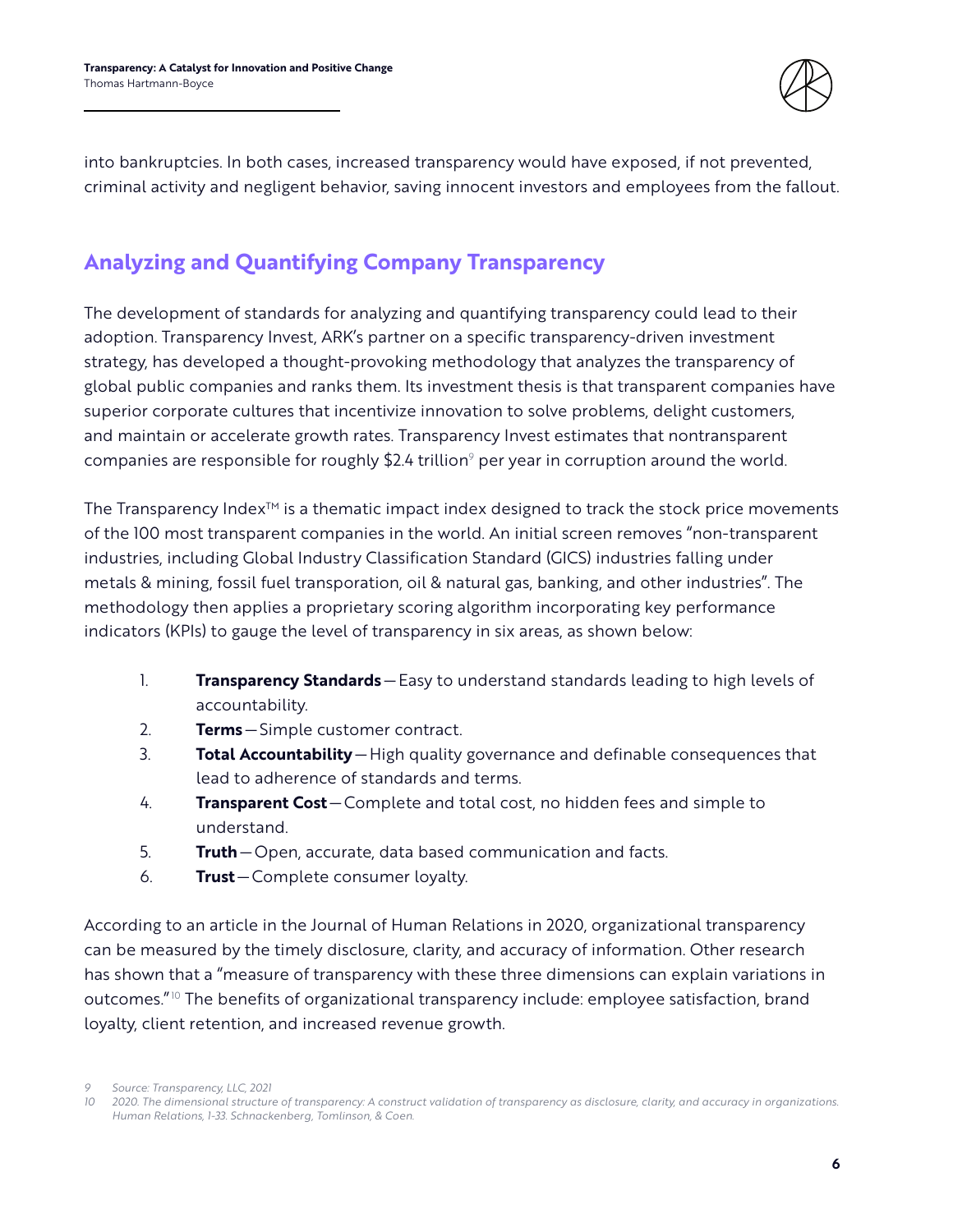

To earn a positon in The Transparency Index, a company must achieve a relatively high score based on these six KPIs. Each KPI is scored 1 to 5, from low to high, with the total score across all six KPIs of 30 points. Business to consumer companies must score greater than 60% (>18 of 30) to be considered for selection in the index. Business to business companies must have more than 4 of the 6 KPIs and a total KPI score greater than 67% (>20 of 30) to be considered for selection in the index. The 100 most transparent stocks based on this KPI-ranking methodology will be included in the index as constituents.

Based on a back-testing of this methodology, the impact of transparency on corporate behavior and portfolio performance could be material. What if relative to the S&P 500 Index, the Transparency Index identified companies that committed less financial crimes and violated fewer environmental regulations?<sup>11</sup> According to Transparency Invest, this could have an important impact on a company's performance as well as on the markets themselves. We would encourage our readers to explore the [index section](https://transparency.global/transparency-index/) of Transparency Invest's website.

#### **Catalyst for Positive Change**

While its impact can be measured quantitatively, transparency also can serve as a catalyst for positive change in ways not as easily quantifiable. Innovation, for example, solves problems with better, faster, cheaper, and more effective solutions.<sup>12</sup> In 2003, for example, the first whole human genome was sequenced after thirteen years of dedicated work and computing power at a cost of \$2.7 billion dollars.<sup>13</sup> Based on a steep learning curve during the past 18 years, clinicians now can sequence a whole human genome in a few hours for roughly \$500 dollars.<sup>14</sup> Surfacing mutations, the earliest manifestation of disease, DNA sequencing has become a launching pad for more innovation, including gene editing, immunotherapies, and vaccine breakthroughs.

DNA sequencing was critical to the global fight against COVID-19. Researchers sequenced the virus in days, and then developed and rolled out vaccines globally in a matter of months. In contrast, they needed multiple months to sequence the SARS virus in 2003.<sup>15</sup>

*<sup>11</sup> Source: Transparency, LLC, 2021 | Compared to companies in The S&P 500® Index.*

*<sup>12</sup> To learn more about the innovation that inspires positive change, please read ARK's research white paper, "Impact Investing: Is Innovation the Key to Accelerating Progress Toward the United Nations' Sustainable Development Goals?". Another important example is the adoption of autonomous vehicles that is likely to save 35,000-40,000 in the US and 1.25 million lives around the world.*

*<sup>13</sup> Source: "The Cost of Sequencing a Human Genome." Genome.gov, https://www.genome.gov/about-genomics/fact-sheets/Sequencing-Human-Genome-cost.*

*<sup>14</sup> Source: "Big Ideas 2021: Innovation Research by ARK Invest." ARK Invest, 22 Feb. 2021, https://ark-invest.com/big-ideas-2021/. "Product Comparison." Oxford Nanopore Technologies, 17 Dec. 2021, https://nanoporetech.com/products/comparison.*

*<sup>15</sup> Source: Guillou, Ian Le, et al. "Covid-19: How Unprecedented Data Sharing Has Led to Faster-than-Ever Outbreak Research." Horizon Magazine, 23 Mar. 2020, https://ec.europa.eu/research-and-innovation/en/horizon-magazine/covid-19-how-unprecedented-data-sharinghas-led-faster-ever-outbreak-research.*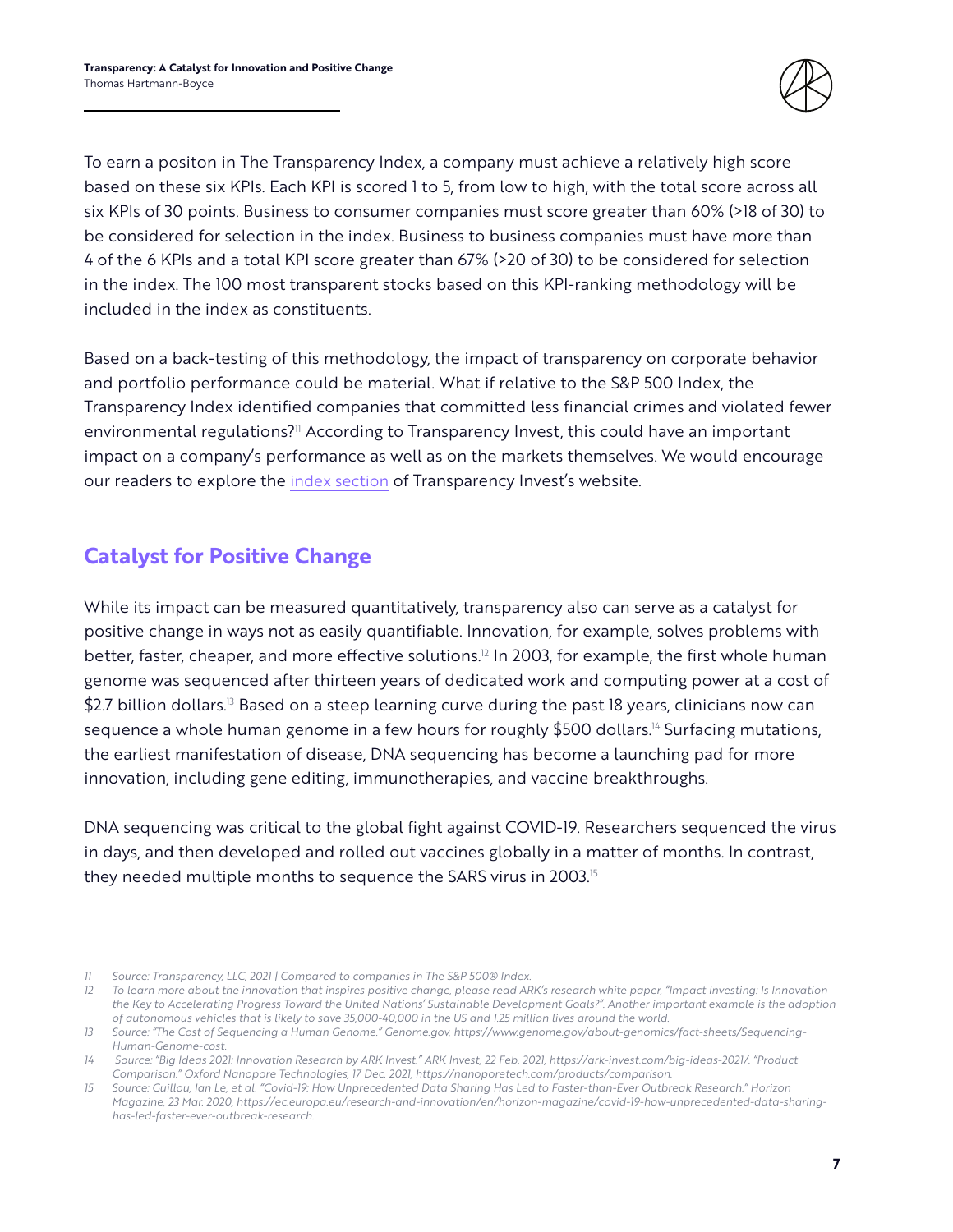

## **Conclusion**

Disruptive innovation is likely to increase the need for transparency over time, particularly to protect investors and support growth as companies and individuals embrace blockchain technologies. Focused on delivering superior investment returns, ARK Invest continues to evolve a transparency-enabled ecosystem. In August, 2021, we rolled out our ARK Transparency Standards, seeking to insure not only the highest transparency standards but also the best client experiences.

We encourage other asset managers to adopt Transparency Standards as we all attempt to gain and maintain the trust of our clients and potential clients. Let's compare notes!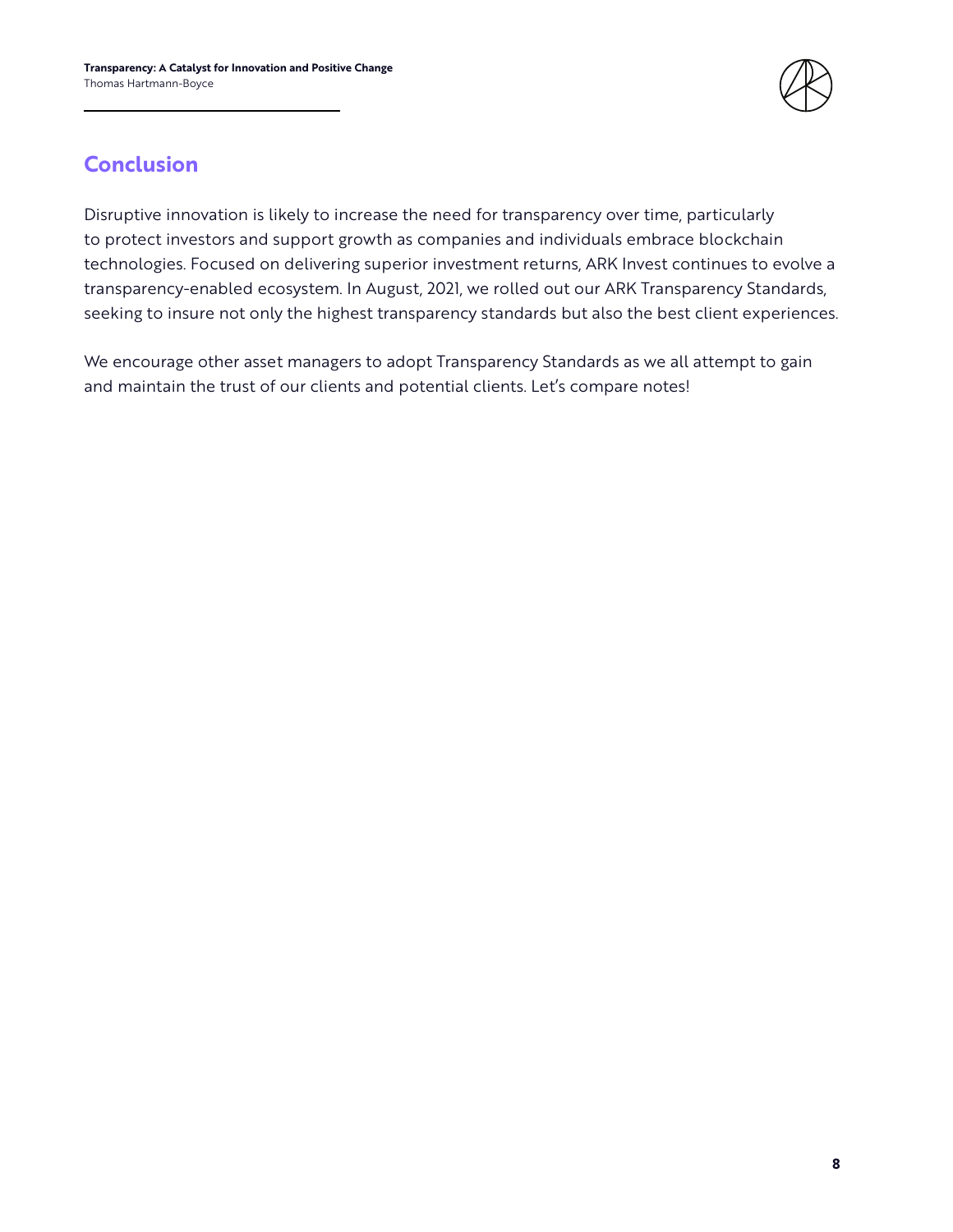

#### **Disclosures**

#### Important Information

Disruptive Innovation Risk - Companies that (and ones that ARK Advisers believes) are capitalizing on disruptive innovation and developing technologies to displace older technologies or create new markets may not in fact do so. Companies that initially develop a novel technology may not be able to capitalize on the technology or incur large losses in the hopes of capturing market share and generating future revenues. Companies that develop disruptive technologies may face political or legal attacks from competitors, industry groups or local and national governments.

Companies that are developing technologies that seek to disrupt or displace established institutions generally face intense competition. Additionally, innovation companies may be adversely impacted by cybersecurity attacks, increased regulatory oversight and disruptions in the technology they depend on.

The products of information technology companies may face rapid product obsolescence due to technological developments and frequent new product introduction, unpredictable changes in growth rates and competition for the services of qualified personnel. Failure to introduce new products, develop and maintain a loyal customer base, or achieve general market acceptance for their products could have a material adverse effect on a company's business. The markets in which many of these companies compete face rapidly evolving industry standards, frequent new service and product announcements, enhancements and changing customer demands. This may result in significant costs to a company to adapt to such changes and its infrastructure.

#### Fund Risks

The ARK ETF Fund is classified as a "non-diversified" investment company. Therefore, the Fund may invest a relatively higher percentage of its assets in a relatively smaller number of issuers or may invest a larger proportion of its assets in a single issuer. As a result, the gains and losses on a single investment may have a greater impact on the Fund's NAV and may make the Fund more volatile than more diversified funds. The Fund will be subject to the risk that economic, political, or other conditions that have a negative effect on such industry, and likely will negatively impact the Fund.

As an actively-managed ETF, it is subject to management risk. The ability of the Adviser to successfully implement the Fund's investment strategies will significantly influence the Fund's performance. The success of the Fund will depend in part upon the skill and expertise of certain key personnel of the Adviser to select securities in a fund's portfolio. This is as opposed to a passively-managed fund that aims to track an index and attempts to mirror its performance.

In general, ETFs can be tax efficient. ETFs are subject to capital gains tax and taxation of dividend income. However, ETFs are structured in such a manner that taxes are generally minimized for the holder of the ETF. An ETF manager accommodates investment inflows and outflows by creating or redeeming "creation units," which are baskets of assets. As a result, the investor usually is not exposed to capital gains on any individual security in the underlying portfolio. However, capital gains tax may be incurred by the investor after the ETF is sold.

Shares of ETFs (including ARK ETFs) may be bought or sold throughout the day at their market price on the exchange on which they are listed. The market price of an ETF's shares may be at, above or below the ETF's net asset value («NAV») and will fluctuate with changes in the NAV as well as supply and demand in the market for the shares. The market price of ETF shares may differ significantly from their NAV during periods of market volatility. If a shareholder purchases Shares at a time when the market price is at a premium to the NAV or sells Shares at a time when the market price is at a discount to the NAV, the shareholder may sustain losses.

*Before investing you should carefully consider the Fund's investment objectives, risks, charges and expenses. This and other information is in the prospectus, a copy of which may be obtained by visiting www.ark-funds.com. Please read the prospectus carefully before you invest.*

Foreside Fund Services LLC, distributor